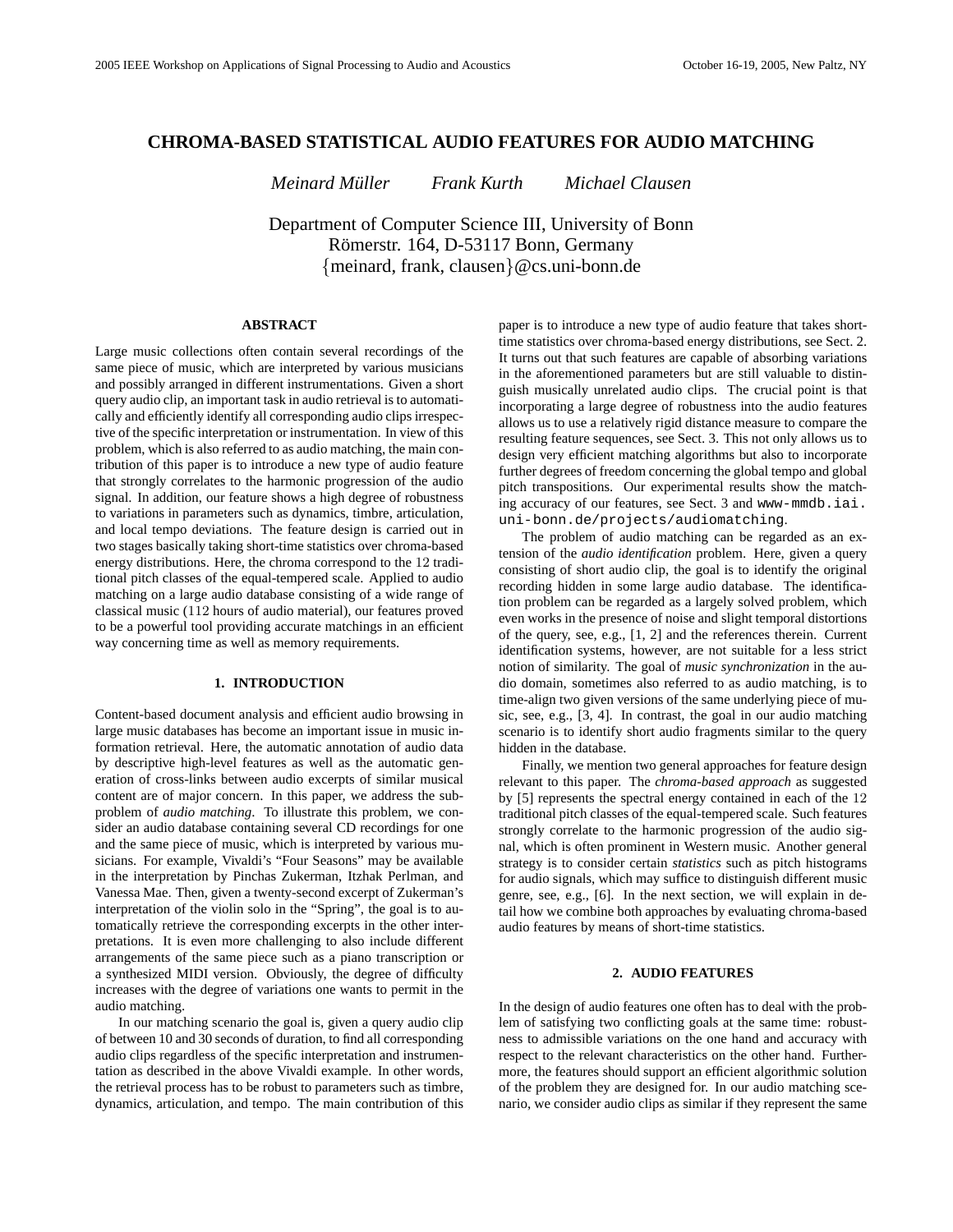

Figure 1: *Two-stage CENS feature design (wl* = *window length, ov* = *overlap, sr* = *sampling rate, ds* = *downsampling factor).*

musical content regardless of the specific interpretation and instrumentation. In other words, the audio matching procedure has to be invariant under parameters such as timbre, dynamics, articulation, and local tempo deviations as well as under slight variations in note groups such as trills or grace notes. Furthermore, global tempo and global pitch transpositions should be accounted for. It turns out that the rough harmonic progression over some period of time (10 to 30 seconds, as our experiments show) often characterizes a piece of music to a high degree, while still being invariant under the above parameters. This motivates the two-stage feature design as described in this section, see also Fig. 1.

In the first stage, we use a small analysis window to investigate how the signal's energy locally distributes among the 12 chroma classes (Sect. 2.1). Using chroma distributions not only takes into account the close octave relationship in both melody and harmony as typical for Western music, see also [5], but also introduces a high degree of robustness to variations in dynamics, timbre, and articulation. In the second stage, we use a much larger statistics window to compute thresholded short-time statistics over these chroma energy distributions in order to introduce robustness to local time deviations and additional notes (Sect. 2.2). In the following, we identify the musical notes A0 to C8 (the range of a standard piano) with the MIDI pitches  $p = 21$  to  $p = 108$ .

#### **2.1. First stage: local chroma energy distribution features**

First, we decompose the audio signal into 88 frequency bands with center frequencies corresponding to the MIDI pitches  $p = 21$  to  $p = 108$ . To properly separate adjacent pitches, we need filters with narrow passbands, high rejection in the stopbands, and sharp cutoffs. In order to design a set of filters satisfying these stringent requirements for all MIDI notes in question, we work with three different sampling rates:  $22050$  Hz for high frequencies ( $p =$ 96, ..., 108), 4410 Hz for medium frequencies ( $p = 60, ..., 95$ ), and 882 Hz for low frequencies ( $p = 21, \ldots, 59$ ). Each of the 88 filters is realized as eighth-order elliptic filter with 1 dB passband ripple and 50 dB rejection in the stopband. To separate the notes we use a Q factor (ratio of center frequency to bandwidth) of  $Q = 25$  and a transition band of half the width of the passband. To compensate the large phase distortions inherent to the elliptic filters, we use the standard technique of forward-backward filtering resulting in a zero phase distortion, see, e.g., [7].

Afterwards, we compute the short-time mean-square power (STMSP) for each of the 88 subbands by convolving the squared subband signals by a 200 ms rectangular window with an overlap of half the window size. Note that the actual window size depends on the respective sampling rate of 22050, 4410, and 882 Hz, which is compensated in the energy computation by introducing an additional factor of 1, 5, and 25, respectively. Then, we compute STM-SPs of all chroma classes  $C, \overline{C^*}, \ldots, B$  by adding up the corresponding STMSPs of all pitches belonging to the respective class. For example, to compute the STMSP of the chroma A, we add up the STMSPs of the pitches A0,A1,. . .,A7. This yields for every 100 ms a real 12-dimensional vector  $\vec{v} = (v_1, v_2 \dots, v_{12}) \in \mathbb{R}^{12}$ ,  $v_1$  corresponding to chroma C,  $v_2$  to chroma  $C^{\#}$ , and so on. Finally, we compute the energy distribution relative to the 12 chroma classes by replacing  $\vec{v}$  by  $\vec{v}/(\sum_{i=1}^{12} v_i)$ .

In summary, in the first stage the audio signal is converted into a sequence  $(\vec{v}^1, \vec{v}^2, \dots, \vec{v}^N)$  of 12-dimensional chroma distribution vectors  $\vec{v}^n \in [0, 1]^{12}$  for  $1 \le n \le N$ . For the Vivaldi example given in the introduction, the resulting sequence is shown in Fig. 2 (light curve). Furthermore, to avoid random-like energy distributions occurring during passages of very low energy, (e.g., passages of silence before the actual start of the recording or during long pauses), we assign an equally distributed chroma energy to such passages. We also tested the short time Fourier transform (STFT) to compute the chroma features by pooling the spectral coefficients as suggested in [5]. Even though obtaining similar features, our filter bank approach, while having a comparable computational cost and allowing a better control over the frequency bands, produced slightly better results. This particularly holds for the low frequencies which is due to the more adequate resolution in time and frequency.

#### **2.2. Second stage: normalized short-time statistics**

In view of our audio matching application, the local chroma energy distribution features are still too sensitive, particularly when looking at variations in the articulation and local tempo deviations. Therefore, we further process the chroma features by taking a kind of thresholded short-time statistics. To quantize the chroma energy distribution vectors  $\vec{v}^n = (v_1^n, \dots, v_{12}^n) \in [0, 1]^{12}$ , we introduce a quantization function  $Q : [0 : 1] \rightarrow \{0, 1, 2, 3, 4\}$  by letting

$$
Q(a) := \left\{ \begin{array}{lcl} 4 & \text{for} & 0.4 \leq a \leq 1, \\ 3 & \text{for} & 0.2 \leq a < 0.4, \\ 2 & \text{for} & 0.1 \leq a < 0.2, \\ 1 & \text{for} & 0.05 \leq a < 0.1, \\ 0 & \text{for} & 0 \leq a < 0.05. \end{array} \right.
$$

Then, we define  $Q(\vec{v}^n) := (Q(v_1^n), \dots, Q(v_{12}^n))$  by applying Q to each component of  $\vec{v}^n$ . Intuitively, this quantization assigns the value 4 to a chroma component  $v_i^n$  if the corresponding chroma class contains more than 40 percent of the signal's total energy within the respective analysis window, and so on. The thresholds are chosen in a logarithmic fashion. Furthermore, chroma components below a 5 percent threshold are excluded from further considerations. In a subsequent step, we convolve the sequence  $(Q(\vec{v}^1), \ldots, Q(\vec{v}^N))$  component-wise using a Hann window of length 41. This again results in a sequence of 12-dimensional vectors with non-negative entries, representing a kind of weighted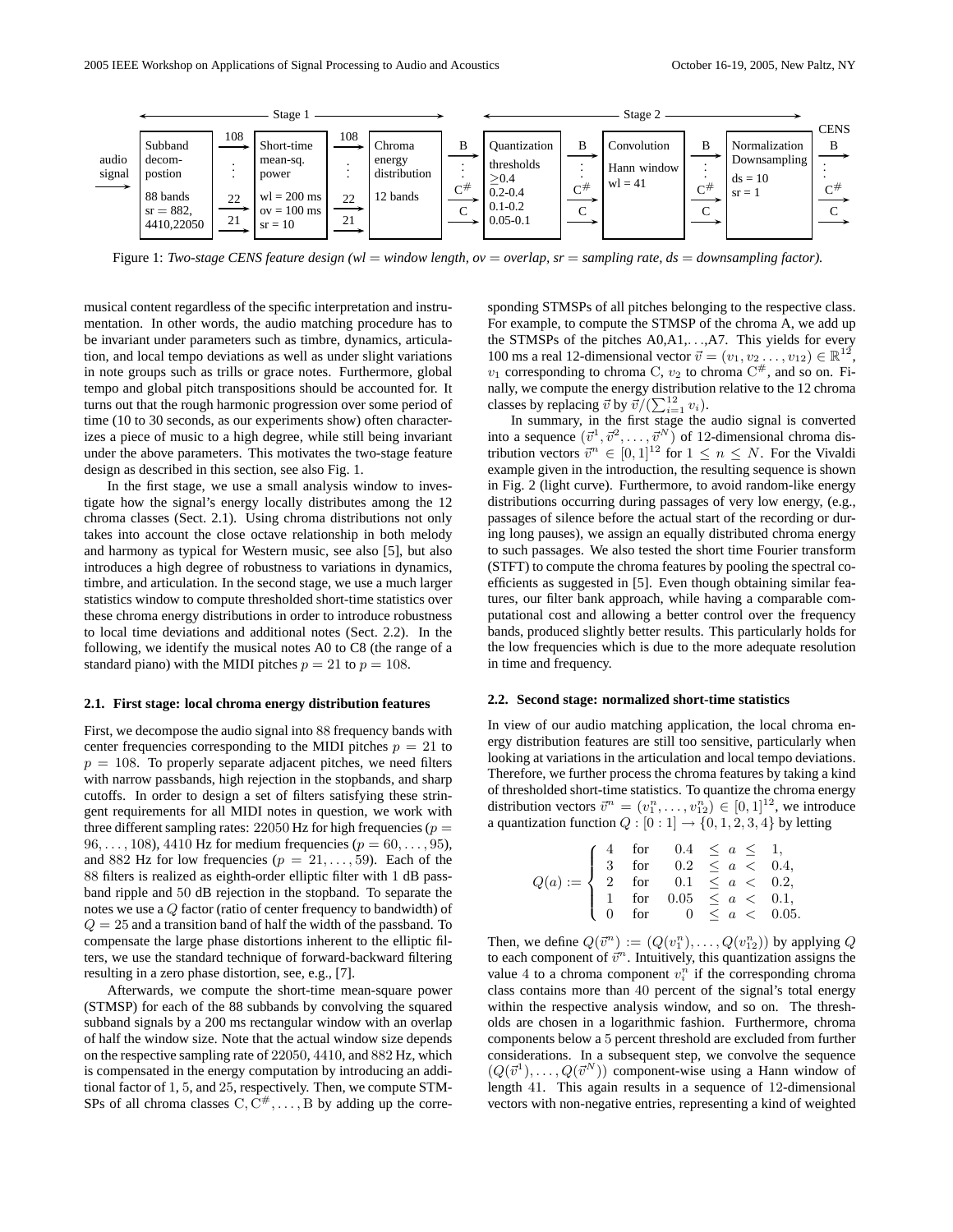

Figure 2: *Zukerman's interpretation of Vivaldi's Spring RV269, No. 1. The shown excerpt corresponds to measures 44–55, which correspond to* 28 *seconds in the recording (seconds 112–140). The light curves represent the local chroma energy distributions (10 features per second). The dark bars represent the CENS feature sequence (1 feature vector per second).*

statistics of the energy distribution over a window of 41 consecutive vectors. In a last step, this sequence is downsampled by a factor of 10. The resulting vectors are normalized with respect to the Euclidean norm. Altogether, one obtains one vector per second corresponding to roughly 4100 ms of audio. For short, these features vectors are simply referred to as *CENS* (**C**hroma **E**nergy distribution **N**ormalized **S**tatistics). Fig. 2 shows the resulting sequence of CENS feature vectors for our Vivaldi example.

In summary, the small analysis window in the first stage is used to pick up local information, which is then statistically evaluated in the second stage with respect to a much larger (concerning the actual time span) statistics window. Note that simply enlarging the analysis window in the first stage omitting the second stage averages out valuable local harmonic information leading to less meaningful features. Taking local statistics in the second stage not only smooths out local time deviations as may occur for articulatory reasons but also compensates for different realizations of note groups such as trills or arpeggios. Here our two stage approach admits a high degree of flexibility in the feature design to find a good compromise between the two conflicting goals mentioned above.

#### **2.3. Global tempo variations and global pitch transpositions**

Various interpretations of the same underlying piece of music may differ considerably in the global tempo. For example, Mae's interpretation of Vivaldi's first movement of the Spring is 14 percent faster than the Zukerman interpretation. To account for such global tempo variations in the audio matching scenario, we create several versions of the query audio clip corresponding to different tempos and then process all these query versions independently. Here, our two-stage approach exhibits another benefit, since such tempo changes can be simulated by changing the size of the satistics window as well as the downsampling factor in the second stage. For example, using a window size of 53 (instead of 41) and a downsampling factor of 13 (instead of 10) simulates a tempo change by



Figure 3: *CENS feature sequence for seconds 102-128 of Perlman's audio recording corresponding to measures 44–55 of the same Vivaldi example as in Fig. 2.*

a factor of  $10/13 \approx 0.77$  relative to the original tempo. In our experiments, we used 8 different query versions corresponding to the downsampling factors  $7, \ldots, 14$  covering global tempo variations of roughly −40 to +40 percent. Actually, one can employ a similar strategy to retrieve audio clips which are transposed versions of the query. The idea is to create different versions of the query by transposing it into all of the 12 existing keys. This is simulated by cyclically shifting the components of all CENS vectors extracted from the query and then again processing all these query versions independently.

### **3. AN APPLICATION TO AUDIO MATCHING**

The CENS features were designed for robust and efficient audio matching and audio synchronization tasks. The goal of this section is to summarize the main ideas of our audio matching procedure and to report on some of our experiments illustrating the power of the CENS features. The details of our audio matching procedure will be published elsewhere. Further experimental material, visualizations as well as audio examples can be found at www-mmdb. iai.uni-bonn.de/projects/audiomatching.

Our test database contains 112 hours of audio material (mono, 22050 Hz) requiring 16.5 GB of disk space. It comprises 1167 audio files reflecting a wide range of classical music including pieces by Bach, Bartok, Bernstein, Beethoven, Chopin, Dvorak, Elgar, Mozart, Orff, Ravel, Schubert, Shostakovich, Vivaldi, and Wagner. The collection was set up to contain several different versions of most of the included pieces. Some of the orchestral pieces exists also as piano arrangements or synthesized MIDI-versions. In a preprocessing step, we compute the CENS feature sequences of all audio recordings contained in the database. By concatenating the individual sequences (keeping track of recording boundaries in a supplemental data structure) this results in a CENS feature sequence denoted as  $\mathcal{D} := (\vec{v}^1, \vec{v}^2, \dots, \vec{v}^N)$ . Storing the features  $\mathcal{D}$ requires only 40.3 MB (opposed to 16.5 GB for the original data) amounting in a data reduction of a factor of more than 400. Note that the feature sequence  $D$  is all we need during the matching procedure.